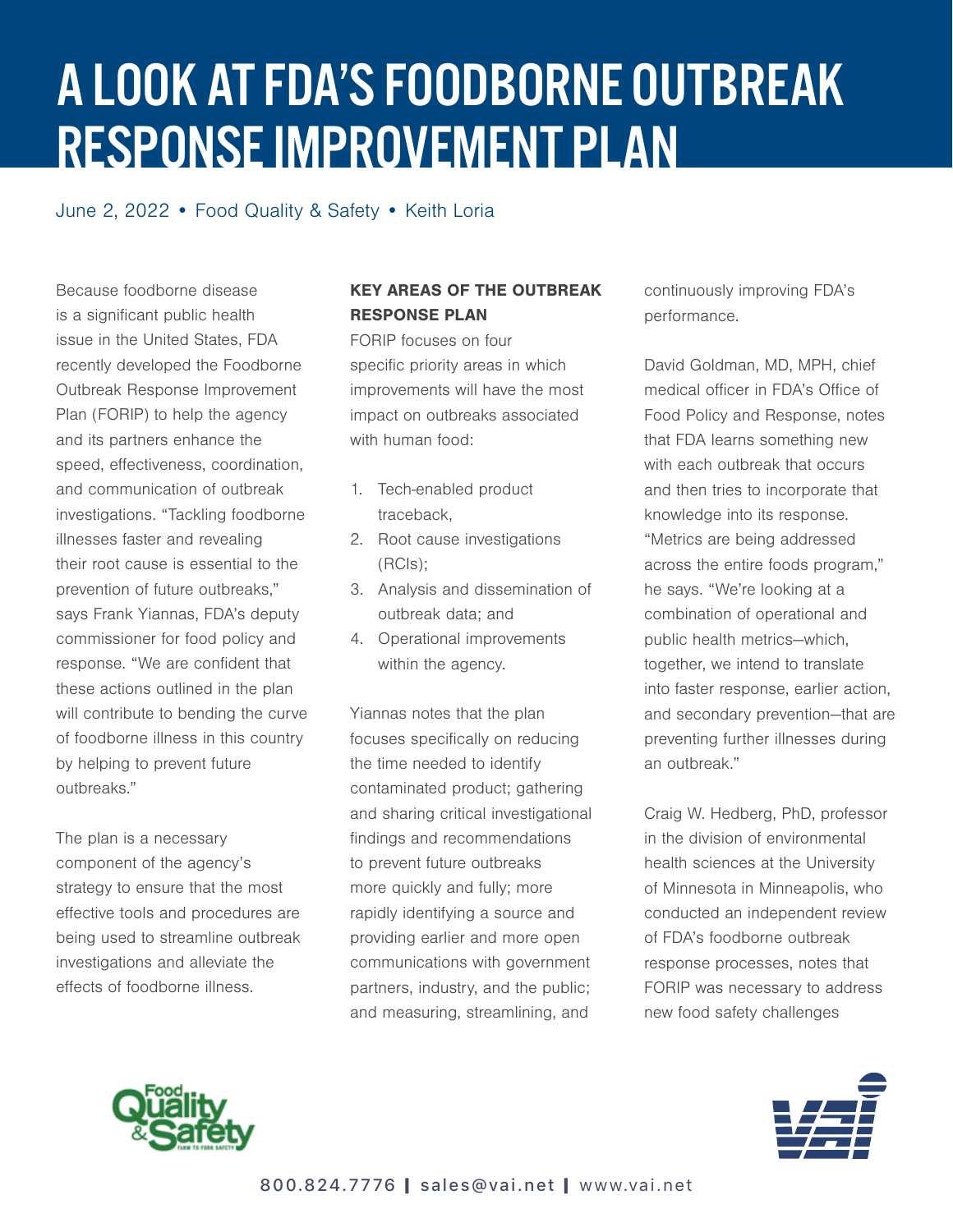that continue to emerge and to take better advantage of new developments in public health surveillance methods. "In particular, the development of whole-genome sequencing for bacterial pathogens such as Salmonella, Shigatoxin-producing E. coli, and Listeria provides more information to better identify outbreaks with small numbers of cases, to link cases to food or environmental isolates, and to identify recurring patterns over time that highlight persisting problems that may not have been adequately addressed," he says.

> "Being able to rapidly assemble records for shipment of food products through the distribution system to the point of service will greatly increase the speed and reliability of traceback efforts and make it more feasible to incorporate traceback data into the epidemiologic investigations."

—Craig W. Hedberg, PhD

Liz Sertl, senior director of community engagement for GS1 US, a nonprofit standards organization, notes that FORIP is an extension of the work that FDA already has in place with the Food Safety Modernization Act and its New Era of Smarter Food Safety.

"FORIP is focused on multi-state outbreaks that require significant engagement coordinated by FDA's Coordinated Outbreak Response and Evaluation (CORE) Network," she says. "The plan seeks to enhance the speed, effectiveness, coordination, and communication of those outbreak investigations. Ultimately, the plan is intended to complement two of the blueprint's core elements, "Tech-Enabled Traceability" and "Smarter Tools and Approaches for Prevention and Outbreak Response."

The positive impact of this work is made possible, she adds, by using smarter ways of digitizing information to help get to the root cause of foodborne illness more quickly due to the speed of information available. "Data that's identified, captured, and shared in a standardized, digitized manner is key for FORIP, as this enables trading partner collaboration and systems interoperability, and can help members meet the requirements of FDA regulations," Sertl adds.

## NEW ELEMENTS OF THE PLAN

FORIP aligns closely with FDA's existing New Era of Smarter Food Safety Blueprint, which was established in 2020. The blueprint includes four core elements, including tech-enabled traceability, smarter tools and approaches for prevention and outbreak response, new business models and retail modernization, and food safety culture.

FORIP includes actionable steps to implement the strategies and principles of the blueprint specifically related to foodborne illness outbreak response. Some of the key components of the plan include reducing the time needed to identify contaminated product, accelerating the gathering and sharing of findings and recommendations, disseminating pertinent information quickly, and—ultimately—raising the bar to continually improve performance in this area. "At the core of all three of these new factors will be technology that helps food manufacturers to determine exactly how to predict, identify, and stop foodborne illnesses from coming to fruition," says Joe Scioscia, VP of Sales for VAI, an organization that offers software for tracking and traceability in the food industry. "FORIP's new elements will work to cover all the bases of a potential foodborne illness process, including identifying its origins, detailed analysis, and determining areas of weakness so that distributors can better prevent another incident from occurring."